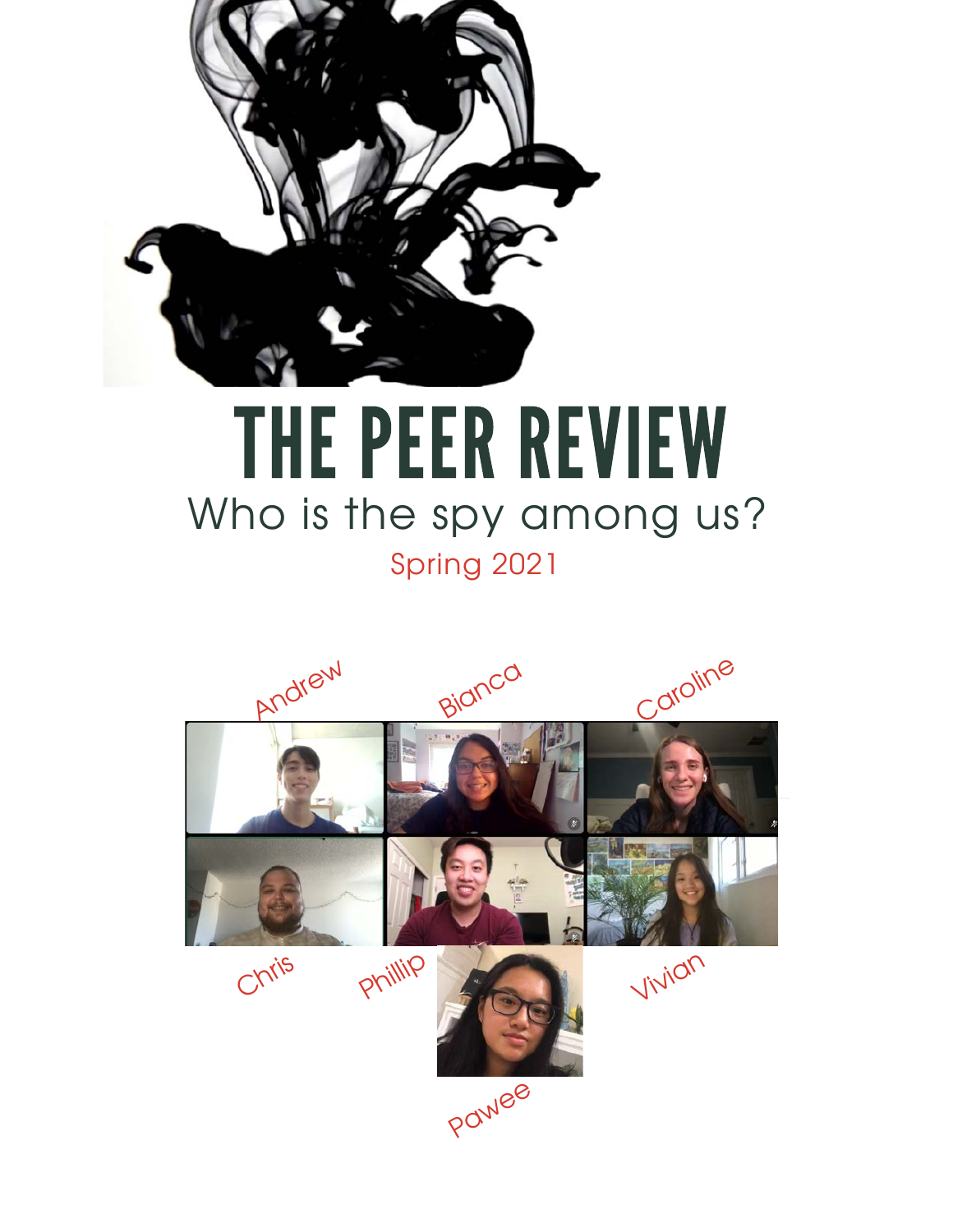

The Peer Advisors decided to play a game of Spyfall for the Peer Review this quarter! We welcomed Pawee into the peer advising team as she has worked hard behind the scenes this year. We didn't keep score but all our spies played a great game at hiding, asking questions, and guessing the correct locations! We played about seven rounds full of questions and answers, trying to snuff out the spy. We all had a great time answering questions and getting to know one another. You can play Spyfall here: https://www.spyfall.app/